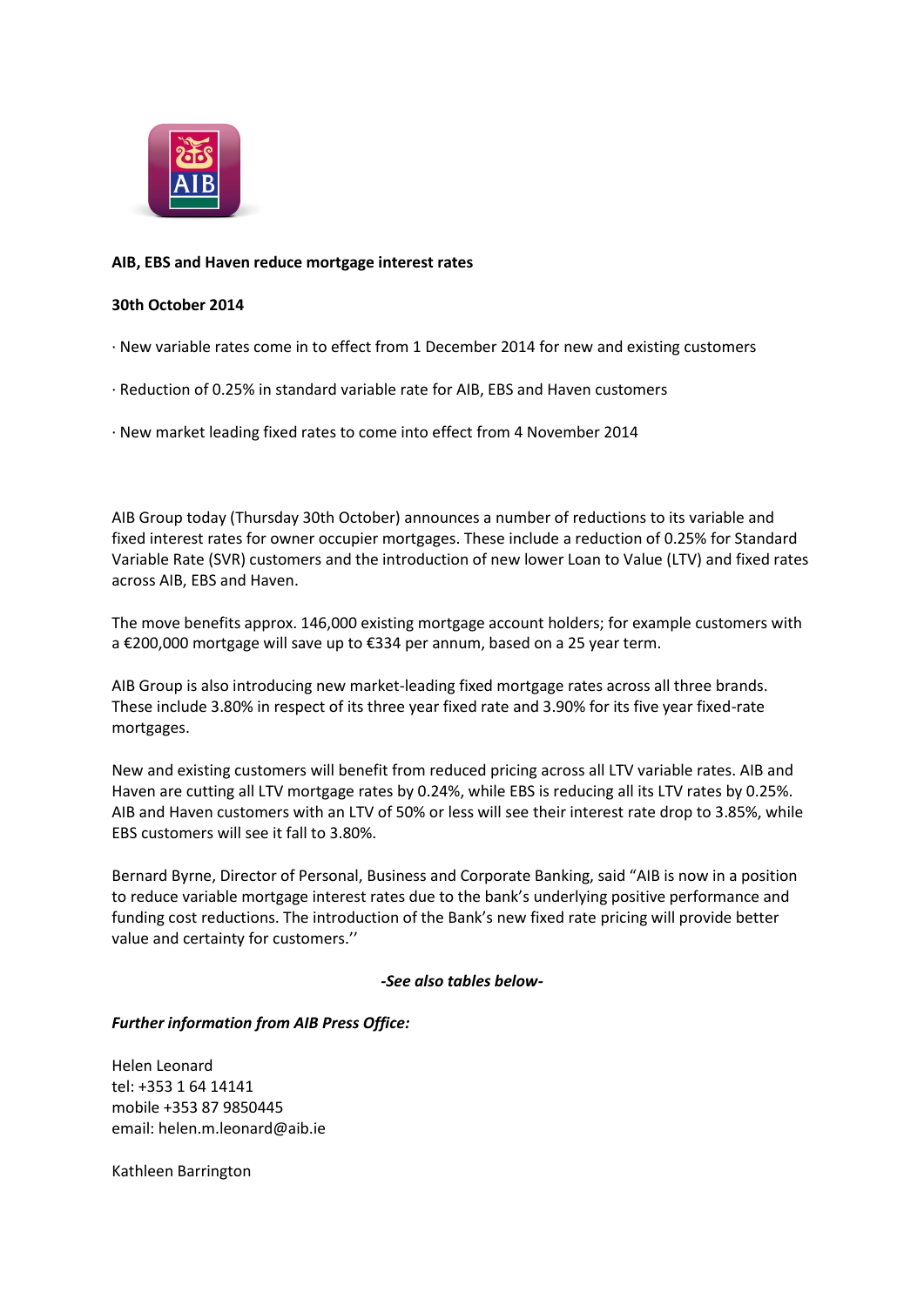tel: +353 1 77 21382 mobile: +353 86 7880794

email: kathleen.m.barrington@aib.ie

#### *Notes to Editors:*

Revised variable rates come in to effect from 1 December 2014 for new and existing customers with fixed rates to come into effect from 4 November 2014

Existing fixed-rate customers will not be impacted until their current fixed-rate term expires. However, they will have the option to fix again once their current term expires and will be in a position to avail of the new fixed rates at that point.

This reduction is not linked to the European Central Bank base interest rate and will therefore not apply to tracker mortgage holders.

EBS and Haven form part of AIB Group.

Individual SVR Customers will be advised of the changes in writing.

The changes announced apply to the Republic of Ireland only (AIB, EBS and Haven)

#### **Summary of variable changes announced:**

| <b>VARIABLE</b><br><b>RATES</b>         |         | AIB        |           |                | <b>HAVEN</b> |                          |       | <b>EBS</b> |                  |
|-----------------------------------------|---------|------------|-----------|----------------|--------------|--------------------------|-------|------------|------------------|
| <b>Owner Occupier</b>                   | Current | <b>New</b> | Reduction | <b>Current</b> | <b>New</b>   | <b>Reduction Current</b> |       | <b>New</b> | <b>Reduction</b> |
| <b>Standard</b><br><b>Variable Rate</b> | 4.40%   | 4.15%      | 0.25%     | 4.60%          | 4.35%        | 0.25%                    | 4.58% | 4.33%      | 0.25%            |
| <b>LTV Variable:</b>                    |         |            |           |                |              |                          |       |            |                  |
| $LTV \le 50\% < /$                      | 4.09%   | 3.85%      | 0.24%     | 4.09%          | 3.85%        | 0.24%                    | 4.05% | 3.80%      | 0.25%            |
| LTV>50%<=80%<<br>/                      | 4.29%   | 4.05%      | 0.24%     | 4.29%          | 4.05%        | 0.24%                    | 4.25% | 4.00%      | 0.25%            |
| LTV >80%                                | 4.49%   | 4.25%      | 0.24%     | 4.49%          | 4.25%        | 0.24%                    | 4.45% | 4.20%      | 0.25%            |

**Summary of variable changes announced:**

| <b>FIXED RATES</b>                | AIB     |            |         | <b>HAVEN</b> | <b>EBS</b> |            |
|-----------------------------------|---------|------------|---------|--------------|------------|------------|
|                                   | Current | <b>New</b> | Current | <b>New</b>   | Current    | <b>New</b> |
| 1 Year (New Bus.) 3.50% No change |         |            | 3.50%   | No change    | 3.50%      | No change  |
| 1 Year (Exist Bus.) 4.40%         |         | 4.15%      | 4.40%   | 4.15%        | 4.40%      | 4.15%      |
| 2 Year (New Bus.)                 | 4.60%   | 3.80%      | 4.60%   | 3.80%        | 4.60%      | 3.80%      |
| 2 Year (Exist Bus.)               |         |            | 4.60%   | 3.80%        | 4.60%      | 3.80%      |
| 3 Year (New Bus.)                 | 4.80%   | 3.80%      | 4.20%   | 3.80%        | 4.20%      | 3.80%      |